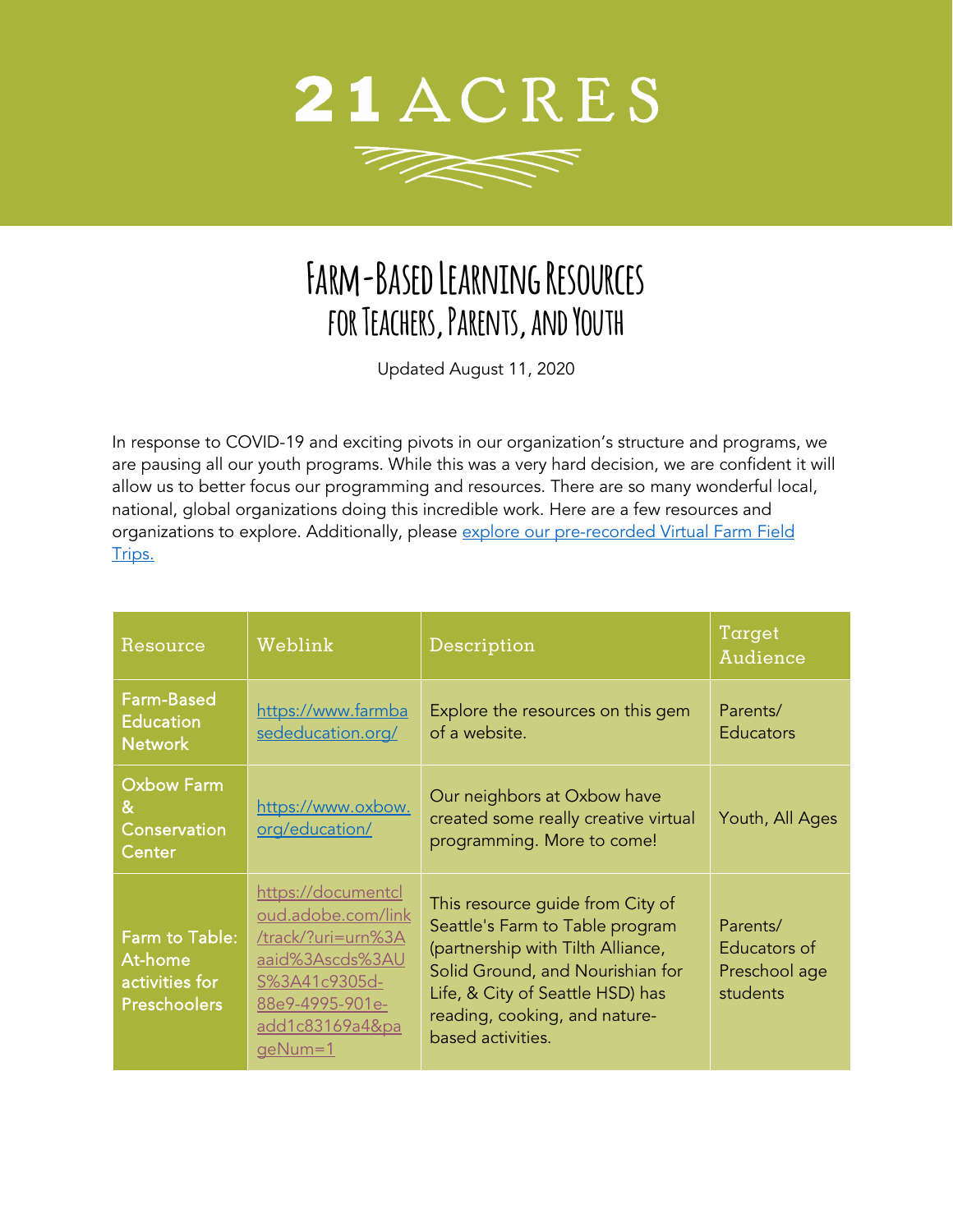| <b>Island Grown</b><br><b>Schools</b><br>Curriculum<br><b>Toolkit</b> | http://www.islandgr<br>ownschools.org/cur<br>riculum-toolkit                | A wonderful organization from the<br>East Coast with a thriving farm-to-<br>school program has graciously put<br>much of their curriculum online.<br>User-friendly! Search for lessons by<br>grade level, subject, and season.              | Parents/<br><b>Educators</b>                                 |
|-----------------------------------------------------------------------|-----------------------------------------------------------------------------|---------------------------------------------------------------------------------------------------------------------------------------------------------------------------------------------------------------------------------------------|--------------------------------------------------------------|
| <b>Life Lab</b>                                                       | https://www.lifelab.<br><u>org/</u>                                         | This fantastic organization out of<br>Santa Cruz, CA has a wealth of<br>curriculum and resources to<br>support student learning.                                                                                                            | Parents/<br><b>Educators</b>                                 |
| South<br>Whidbey<br><b>School Farms</b><br>YouTube<br>videos          | https://www.youtub<br>e.com/channel/UCir<br>arJK rbOfOPSeUkG<br>23fg/videos | A local farm to school program<br>posts videos to keep students<br>connected to the School Farm<br>while they are at home, and tips<br>and education for garden science,<br>gardening at home, exploring the<br>natural world, and cooking. | Youth, All Ages                                              |
| <b>Nourish</b><br>Curriculum                                          | https://www.nourish<br>life.org/teach/curric<br>ulum/                       | An expansive curriculum<br>developed by The Center for<br>Ecoliteracy. It goes along with a<br>DVD but many of the activities are<br>stand alone.                                                                                           | Middle, High<br>School<br>Students &<br>Parents/<br>Educator |
| <b>The Edible</b><br>Schoolyard<br>Project                            | https://edibleschool<br>yard.org/edible-<br>education-home-<br>classroom    | Check out a few lessons from this<br>renowned organization out of<br>Berkeley, CA. These lessons<br>engage students in understanding<br>how food is deeply connected to<br>our lives.                                                       | Parents/<br>Educators<br>& Youth                             |
| <b>National</b><br>Geographic                                         | https://www.nationa<br>Igeographic.org/ed<br>ucation/food-<br>education/    | Resources for teaching about food<br>and food issues.                                                                                                                                                                                       | Youth, All Ages                                              |
| <b>TEDed</b>                                                          | https://ed.ted.com/l<br>essons?category=n<br>utrition                       | A wonderful resource for<br>educational videos and lesson<br>plans. Try searching for keywords<br>like "farming" and "nutrition."                                                                                                           | Youth, All Ages                                              |